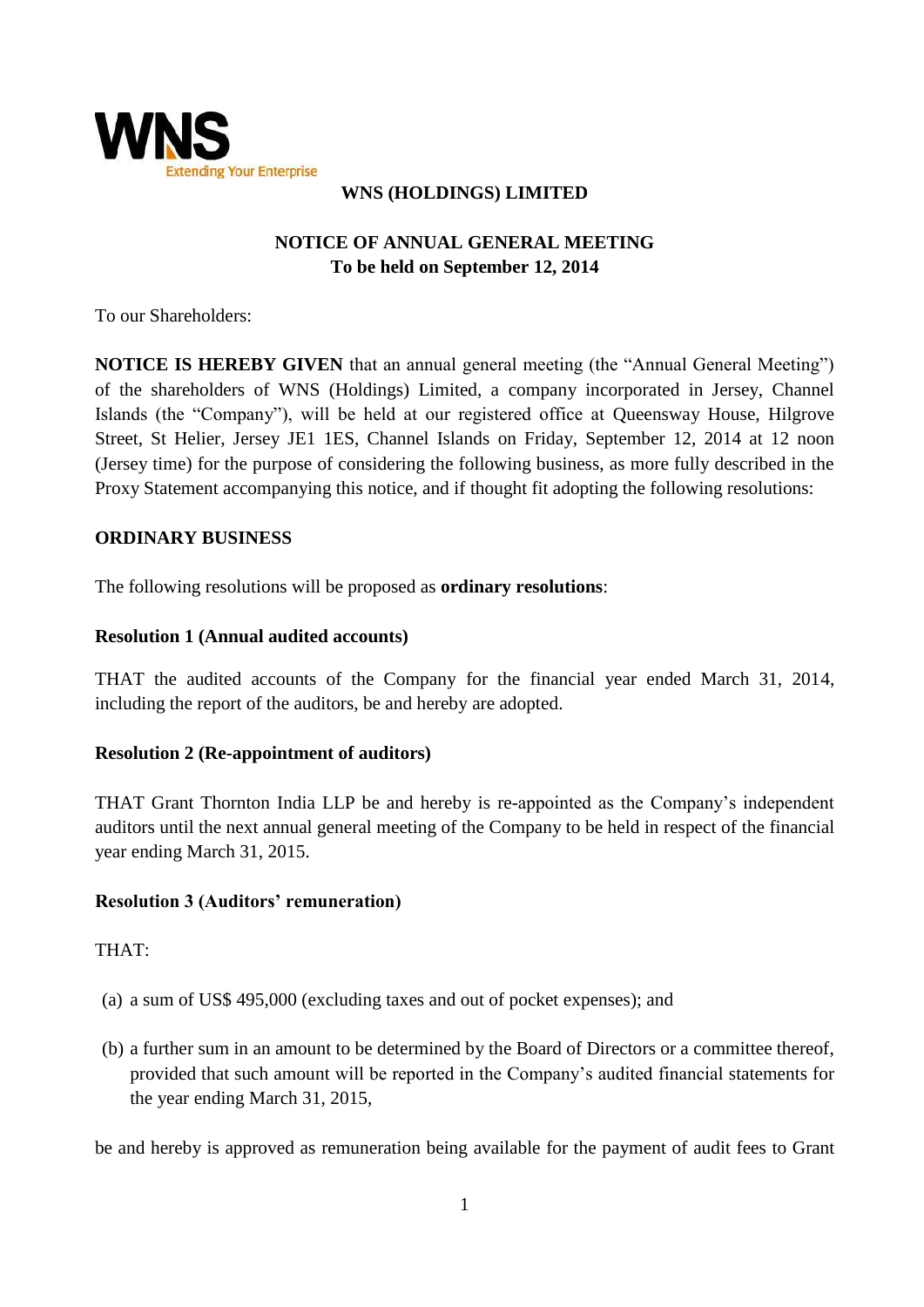Thornton India LLP as the Company's independent auditors for their audit services to be rendered in respect of the Company's financial statements for the financial year ending March 31, 2015 and that the Board of Directors or a committee thereof is authorized to determine the remuneration payable from time to time to the auditors during this period in accordance with this approval.

#### **Resolution 4 (Re-election of Class II Director)**

THAT Mr. Keshav R. Murugesh be and hereby is re-elected to hold office as a Class II Director from the date of the Annual General Meeting.

## **Resolution 5 (Re-election of Class II Director)**

THAT Mr. Albert Aboody be and hereby is re-elected to hold office as a Class II Director from the date of the Annual General Meeting.

### **Resolution 6 (Re-election of Class II Director)**

THAT Mr. Michael Menezes be and hereby is re-elected to hold office as a Class II Director from the date of the Annual General Meeting.

## **Resolution 7 (Approval of Directors' remuneration for the period from the Annual General Meeting until the next annual general meeting of the Company to be held in respect of the financial year ending March 31, 2015)**

THAT:

- (a) an aggregate sum of US\$ 4 million be and hereby is approved as being available for the payment of remuneration and other benefits (excluding any charges incurred in connection with exercising issued and outstanding awards and any costs related to making of awards of options and restricted share units referred to in (b) below) to the Directors of the Company, to be applied as the Directors may decide in their discretion, for the period from the Annual General Meeting until the next annual general meeting of the Company to be held in respect of the financial year ending March 31, 2015 in accordance with the Company's compensation objectives and assessment process set out in the section "Compensation Discussion and Analysis" as disclosed in the accompanying Proxy Statement; and
- (b) as a further part of the Directors' remuneration, the making of awards of options and restricted share units ("Awards") under the Third Amended and Restated 2006 Incentive Award Plan (as so amended and restated) (the "Plan") to Directors by the Board of Directors or a committee thereof in its discretion for the period from the Annual General Meeting until the next annual general meeting of the Company to be held in respect of the financial year ending March 31, 2015 be and hereby is approved, provided that the maximum aggregate number of ordinary shares in the capital of the Company that may be issued or transferred pursuant to any Awards made or to be made to the Directors pursuant to the Plan is limited to the maximum number of ordinary shares available for such purpose under the said Plan.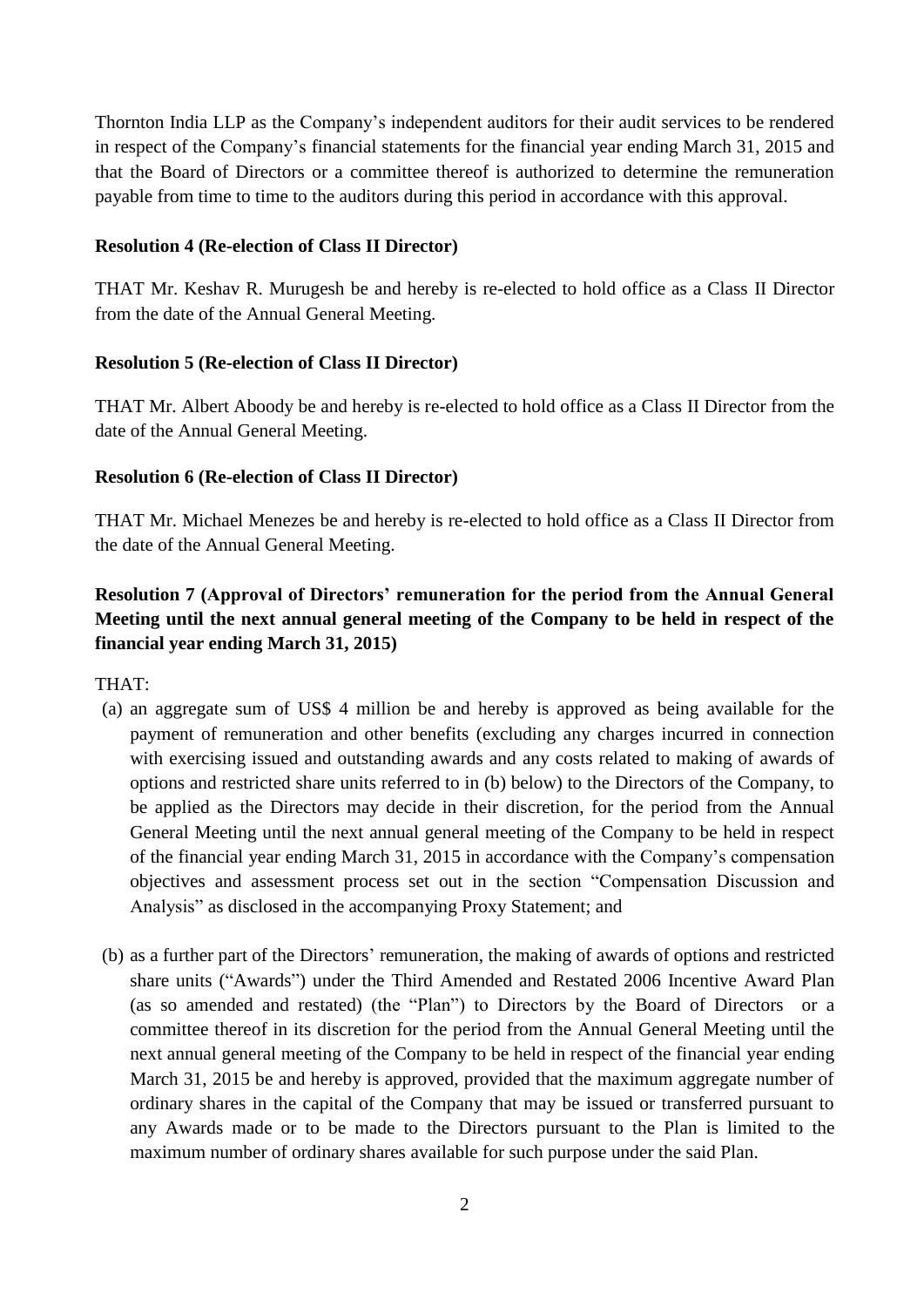DATED: August 11, 2014

BY ORDER OF THE BOARD

**Computershare Company Secretarial Services (Jersey) Limited** Company Secretary

#### **NOTES**:

- 1. The Board of Directors has fixed the close of business on August 8, 2014 as the record date for determining those persons whose names appear on our Register of Members as holders of our ordinary shares (collectively, our "Shareholders") who will be entitled to receive copies of this Notice of Annual General Meeting, the accompanying Form of Proxy, Proxy Statement and the notice of availability of the Company's annual report on Form 20-F for the financial year ended March 31, 2014 (the "Annual Report").
- 2. A Shareholder entitled to attend and vote at the Annual General Meeting is entitled to appoint a proxy or proxies to attend the Annual General Meeting and to vote on his behalf. A proxy need not be a Shareholder. A Form of Proxy, which should be completed in accordance with the instructions printed thereon, is enclosed with this document. The appointment of a proxy will not prevent a Shareholder from subsequently attending and voting at the Annual General Meeting in person.
- 3. To be valid, the instrument appointing a proxy or proxies, and any power of attorney or other authority (e.g. board minutes) under which it is signed (or a notarially certified copy of any such power or authority), must be deposited at our registered office at Queensway House, Hilgrove Street, St Helier, Jersey JE1 1ES, Channel Islands (Attn: Computershare Company Secretarial Services (Jersey) Limited) not less than 48 hours before the time appointed for the holding of the Annual General Meeting or any adjournment thereof or for the taking of a poll at which the proxy proposes to vote.
- 4. A proxy may be revoked by: (i) giving the Company notice in writing deposited at our registered office at Queensway House, Hilgrove Street, St Helier, Jersey JE1 1ES, Channel Islands (Attn: Computershare Company Secretarial Services (Jersey) Limited) before the commencement of the Annual General Meeting or any adjournment thereof or for the taking of a poll at which the proxy proposes to vote; (ii) depositing a new Form of Proxy with the Company Secretary before the commencement of the Annual General Meeting or any adjournment thereof or for the taking of a poll at which the proxy proposes to vote (although it should be noted that the new Form of Proxy will only be a valid proxy, as opposed to being capable of revoking an earlier Form of Proxy, if deposited not less than 48 hours before the time appointed for the Annual General Meeting or any adjournment thereof or for the taking of a poll at which the proxy proposes to vote); or (iii) attending in person and voting on a poll.

**Registered Office**: Queensway House, Hilgrove Street, St Helier, Jersey JE1 1ES, Channel Islands